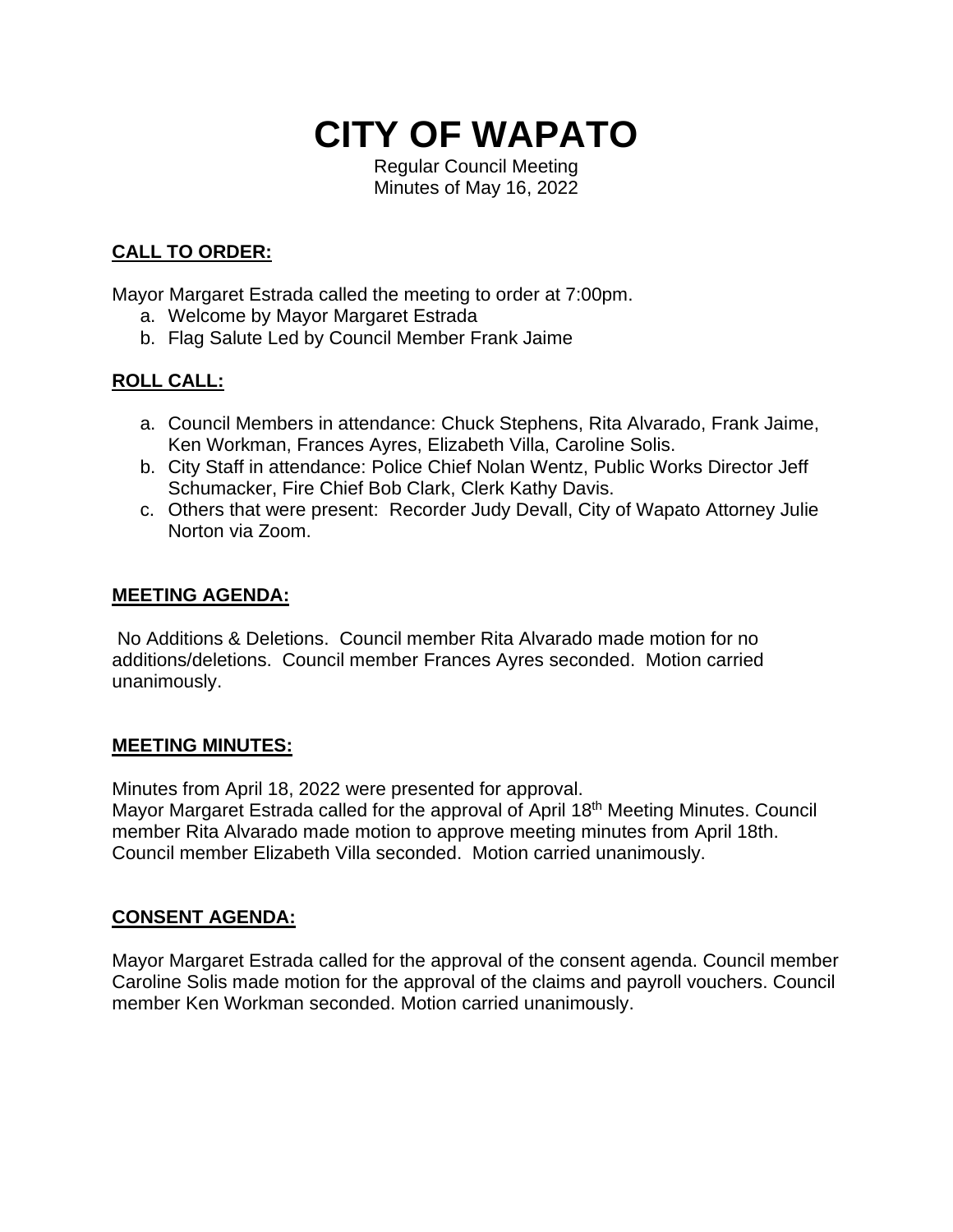#### **NEW BUSINESS:**

- a. Approval of Metal Removal Study on Wastewater Treatment Plant. Nancy Wetch from Gray & Osborne came to present the next phase of treating the wastewater plant. This is the final step to actually do the work. Gray & Osborne want to find the most economical solution. Mayor Margaret Estrada called for the approval of the Metal Removal Study. Council member Caroline Solis made motion to approve the Metal Removal Study. Council member Rita Alvarado seconded. Motion carried unanimously.
- b. Mack Larkin with Flock Safety was present via zoom. He presented an overview of the Flock Security Cameras. Mr. Larkin stated that Yakima uses them. A couple of features on the cameras is that they can detect gunshots and read license plates numbers.
- c. Approval of Resolution 2022-01 ARPA Funds Use. This resolution is set in place for the use of the ARPA Funds. The Mayor, Council and city staff have reviewed the final rule on how the funds can be used and how they will benefit the City of Wapato. Mayor Margaret Estrada called for the approval of Resolution 2022-01. Council member Caroline Solis made motion to approve Resolution 2022-01. Council member Rita Alvarado seconded. Motion carried unanimously.
- d. Approval of Resolution 2022-02 Procurement Policy. This Resolution is done by recommendations of the Washington State Auditors. This is for purchasing restrictions. \$7,500 needs to be approved by council. Other projects exceeding \$15,000 need to go out for bid. Mayor Margaret Estrada called for the approval of Resolution 2022-02. Council member Rita Alvarado made motion to approve Resolution 2022-02. Council member Frank Jaime seconded. Motion carried unanimously.
- e. Approval of the Annual Report. Kathy reported that she worked with her computer tech to get the annual report ready to go to the auditors. The numbers show that the city is doing good and making up ground. Mayor Margaret Estrada called for the approval of the annual report. Council member Frank Jaime made motion to approve the annual report. Council member Elizabeth Villa seconded. Motion carried unanimously.
- f. Approval of Animal Control Agreement. Bob reported that Megan Moss has been doing a great job with picking up strays. In two months, she has picked up 50 dogs and roughly 10 cats. Ms. Moss has issued several warnings. This is a contract to extend her services till August 2022. Mayor Margaret Estrada called for the approval of the Animal Control Agreement. Council member Frank Jaime made motion to approve the Animal Control Agreement. Council member Chuck Stephens seconded. Motion carried unanimously.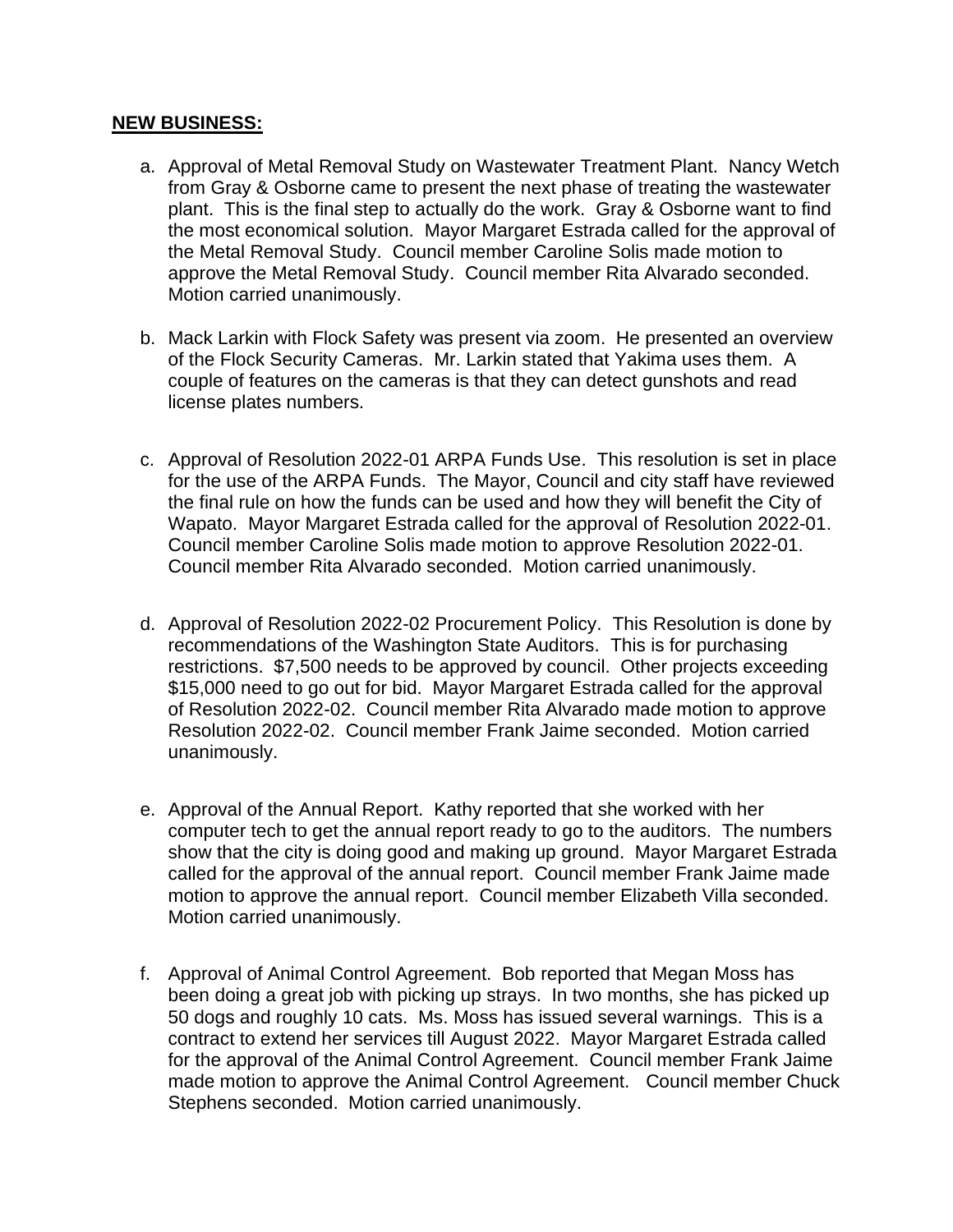#### **DEPARTMENT REPORTS:**

**Fire Chief:** Bob Clark stated that fire calls are were at 11% for April. Chief Clark had a meeting with Fire Chiefs and Patty Murray on the ARPA funds. The ARPA funds are controlled by the City of Yakima. Grant applications are due by June 23rd. The sign for O'Reilly's is going up next week. They should be opening the middle of June.

**Clerk:** Kathy Davis stated that City Hall has lost one employee. Meter reads system should be up shortly. Busy with annual report to have it filed by May 30<sup>th</sup>.

**Public Works Director:** Jeff Schumacker stated that Patty Murray had heard about Wapato's grant funding for the wastewater treatment plant. He reiterated Kathy by adding that Celina oversaw the water billing. Cross training has begun and just about complete. Mr. Schumacker presented a handout of the ordinances for the cemetery. There have been some problems there, so he wants to make sure everyone is aware of the ordinances. He will be posting signs at the cemetery with the rules. There was another handout of flags that Mr. Schumacker would like to purchase to put downtown Wapato. The last part of June there will be a city-wide cleanup.

**Police Chief:** Nolan Wentz stated that Wapato is picking up speed. There was a homicide on C street. There was no suspect in custody yet. Graffiti is slowing down mainly because they are leaving their names on their artwork. The lady that was breaking windows is sitting Yakima jail. The police department has two officers in the police academy. One should be finished in July and the other in August. They have interviewed for another officer. One was chosen and is going through the hiring process. The new car should be on the road in two or three days, after a long wait for the parts. On a good note: the vehicles that were sold at Heaverlo Auction have sold and the funds have come in.

## **AUDIENCE PARTICIPATION:**

Doug Milne. Asked if shut-offs happen on Thursday even though City Hall is closed on Friday. He was told yes. Mr. Milne also asked if something could be done about dog poo in the park. No one is picking up after their dogs. Suggested that people be fined. Mr. Schumacker suggested putting up signs.